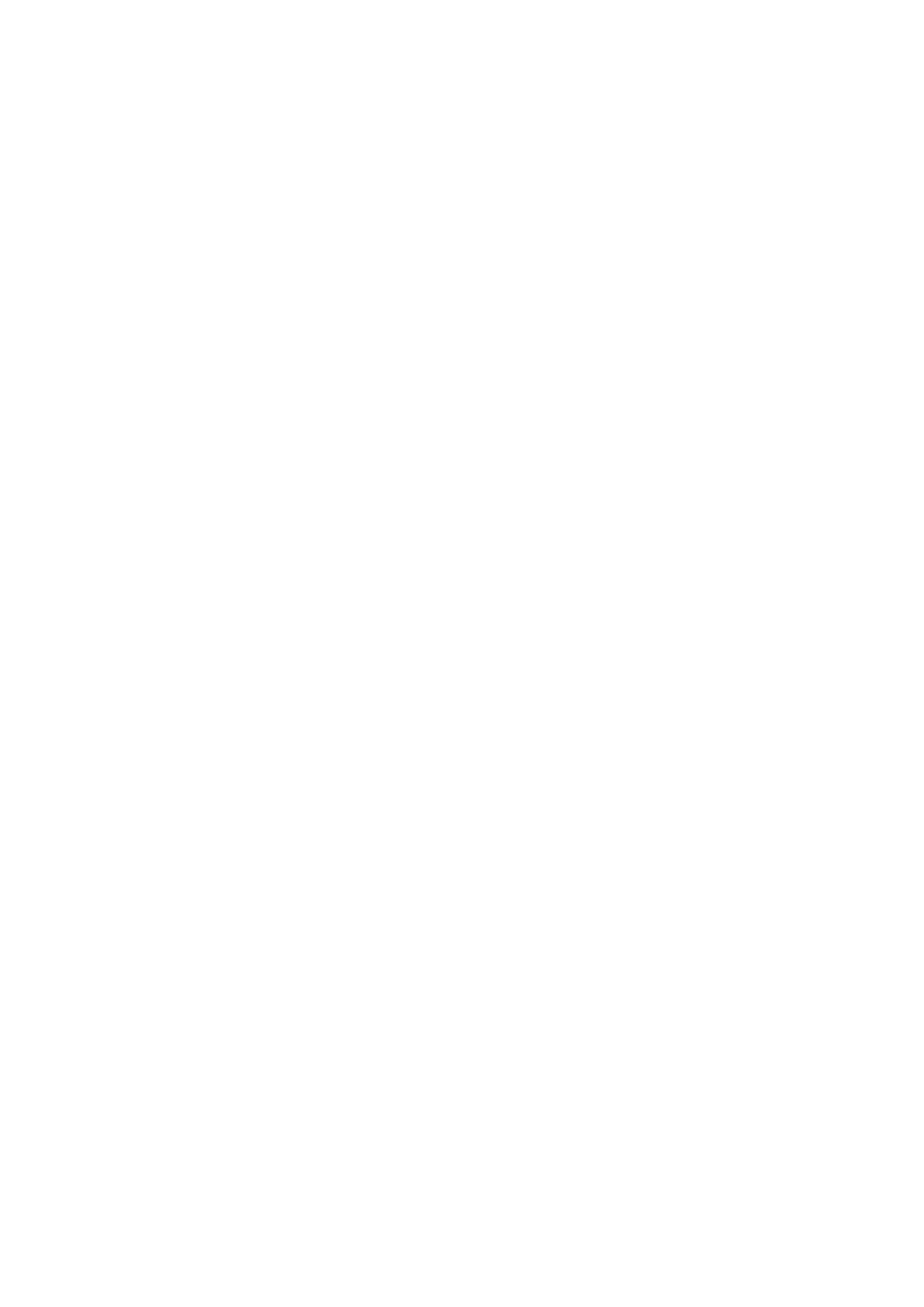## **CONTENTS**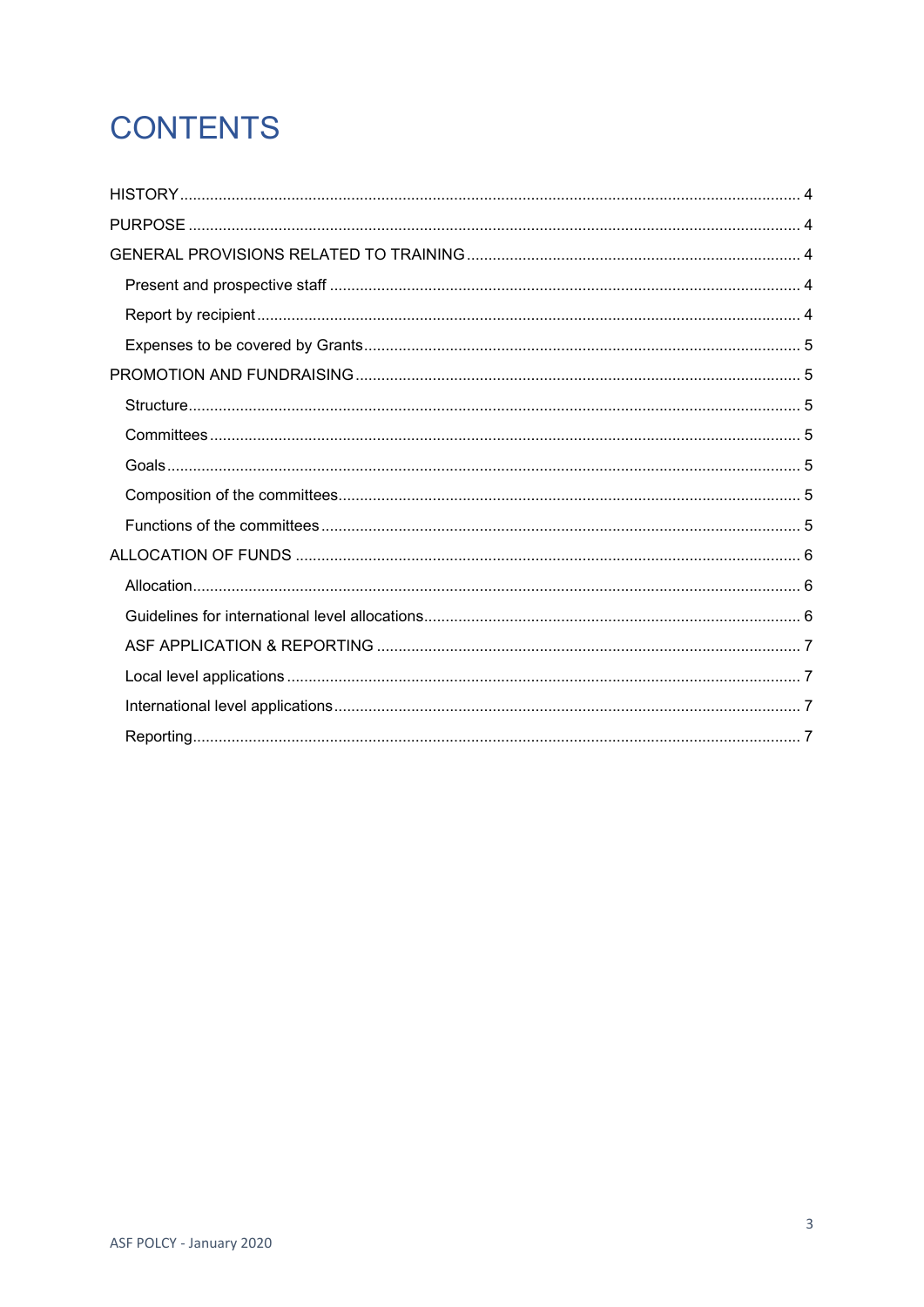## <span id="page-3-0"></span>**HISTORY**

The Alexander Scholarship Fund, otherwise known as ASF, was named after the founder of the Y's Men's movement, Judge Paul William Alexander. The programme was called the Paul William Alexander Scholarship Fund (PWASF) until 1982 when the name was changed to the Alexander Scholarship Fund.

The ASF was introduced at the 1954 International Convention in Lansing, Michigan with USD 900 – the difference in the money budgeted for a painted portrait of Paul William Alexander (an idea which he found frivolous and contrary to the nature of our movement) and the cost of the photographer for whom he eventually agreed to sit.

ASF under its old name was administered centrally through an International Service Director (ISD) based on recommendations received from Area Service Directors (ASDs). However, in 1974, when the international structure of YMI was revised, administration of the ASF shifted to the Areas and Regions.

The ASF has enabled the Y's Men's movement to build its identity and partnership with the YMCA. In turn, YMCA professionals, particularly those having benefitted from an ASF grant, have proved very useful to Y's Men in various countries by supporting existing clubs, helping them to build and maintain membership. In other places, they have assisted in the formation of new clubs.

## <span id="page-3-1"></span>PURPOSE

The purpose of the ASF is to promote the training of YMCA staff and/or those seeking to become members the YMCA. staff.

## <span id="page-3-2"></span>GENERAL PROVISIONS RELATED TO TRAINING

#### <span id="page-3-3"></span>Present and prospective staff

The purpose, as stated above, is an ongoing one, and the ASF, as accepted by the International Council (IC) is a programme to be continued and developed. Training of professionals for the YMCA may include:

- recognised professional courses of one to four years whether full time, part time or by correspondence – with a recognised qualification certificate, diploma or degree awarded upon completion
- shorter non-qualification courses for the purpose of updating knowledge relevant to the work of the YMCA
- seminars, conferences and conventions where the programme is regarded as appropriate for the professional development of the recipients.

#### <span id="page-3-4"></span>Report by recipient

In all cases, recipients should present to the Selection Panel, a report on the programme undertaken, as follows:

- within two months of completion of the training programme when the programme is for a period of one year or less,
- annually, not later than the anniversary of the commencement of the programme, when it is for more than one year.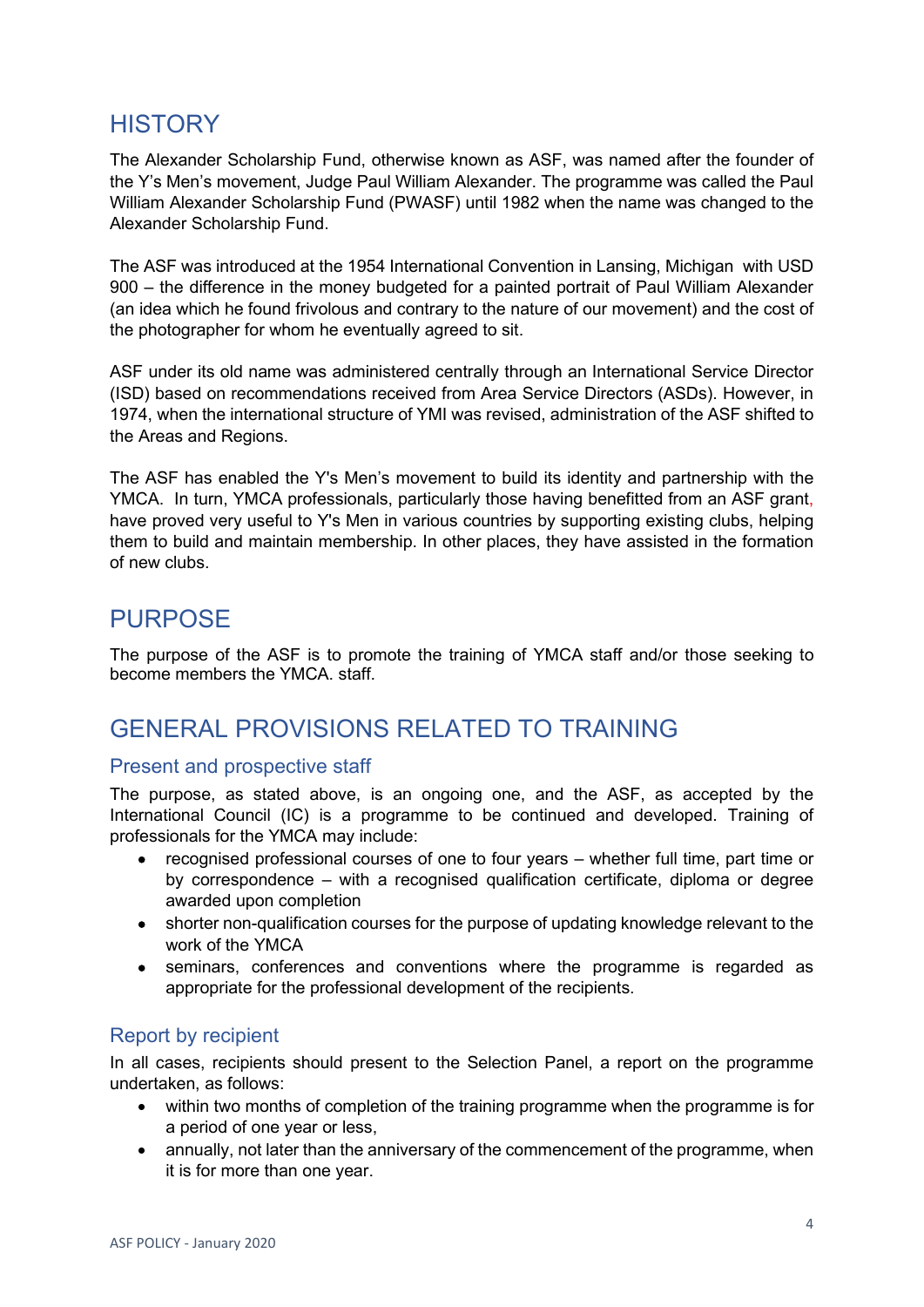#### <span id="page-4-0"></span>Expenses to be covered by Grants

Grants should be used by the recipient to meet all or part of course/class fees, travel, accommodation and living costs, or any other related expenses as specified by the Selection Panel.

### <span id="page-4-1"></span>PROMOTION AND FUNDRAISING

#### <span id="page-4-2"></span>**Structure**

The IC recognises the need for the promotion of ASF at all levels of YMI throughout the world. The appointment of an ISD, ASDs, and RSDs is the structure used for this promotion.

#### <span id="page-4-3"></span>**Committees**

It is recommended that ASF committees be formed at all tiers of YMI, that is at the Area, Region, District, and Club levels.

#### <span id="page-4-4"></span>**Goals**

ASF annual goals should be developed by the incoming Area Presidents in close cooperation and consultation with their incoming Regional Directors.

#### <span id="page-4-5"></span>Composition of the committees

The committees may consist of the following:

- APE, ASD ASF, and a representative from the YMCA, at the Area level
- RDE, RSD ASF, and a representative from the YMCA, at the Regional level
- DGE, DSD ASF, and a representative from the YMCA, at the District level
- Club President Elect, ASF Director/Officer and a representative of the YMCA, at the club level

#### <span id="page-4-6"></span>Functions of the committees

- Promote the ASF within the scope of their operation, that is the Area, Region, District, or Club as the case may be.
- Organise fundraising activities.
- Maintain close contact with the local YMCA so, that with sufficient publicity through the YMCA and in the local community, donations may be attracted.
- Participate in the identification and selection of recipients of ASF awards.
- Keep data on ASF awards and recipients.
- Maintain close contact with recipients of ASF awards.
- Strengthen communication with the YMCA.
- Promote Y'sdom consistently and especially in YMCAs and communities which benefit from ASF but have no Y's Men's or Y Service Clubs.
- Submit Regional reports on the amount of money raised and allocated at the local level and generally on their activities, to the ASF Service Director at the Club, District, Regional, or Area as the case may be.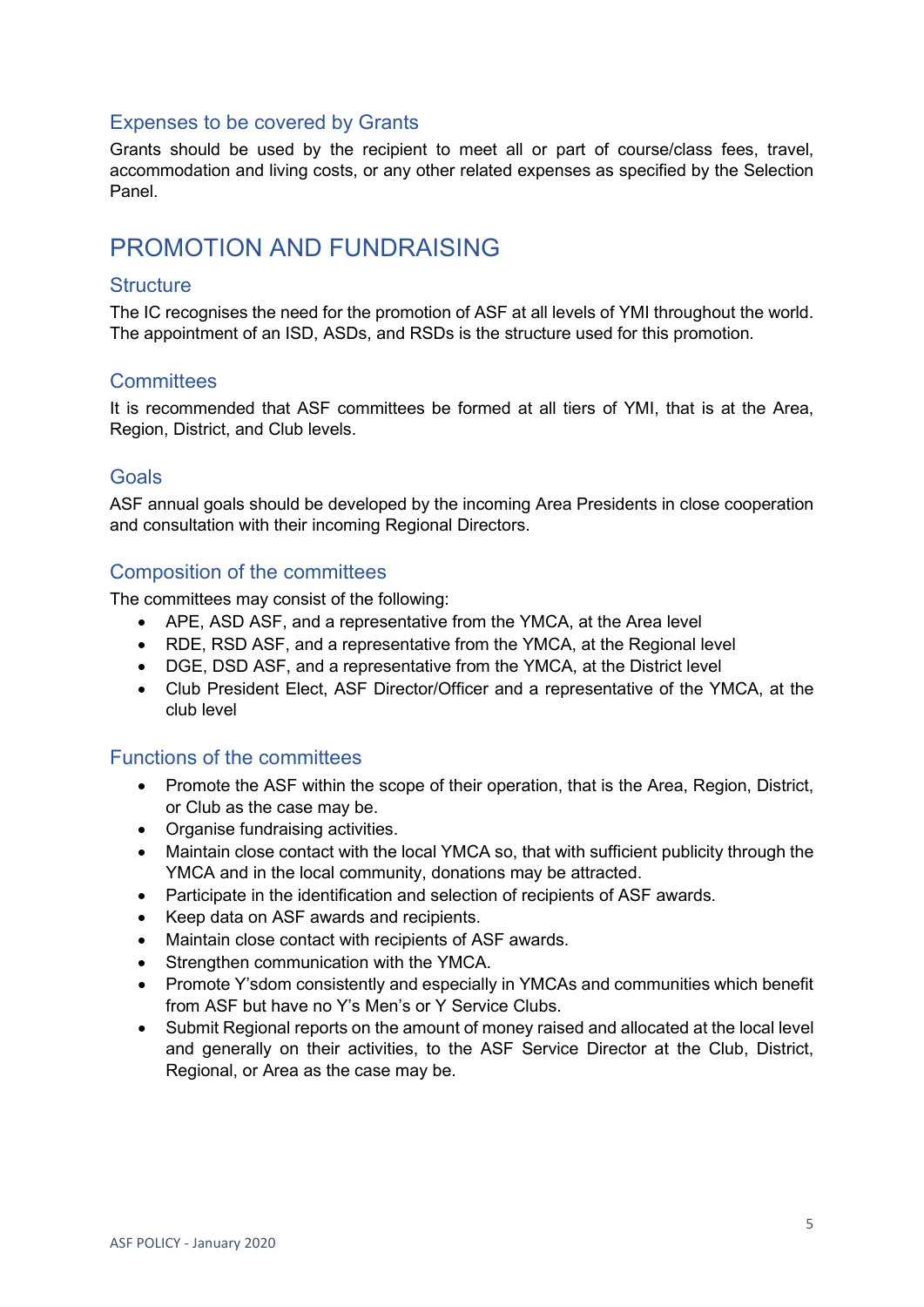## <span id="page-5-0"></span>ALLOCATION OF FUNDS

Y's Men International should use the ASF as a means of demonstrating how the Y's Men's movement can operate both at the international and local levels.

Part of the monies collected each year is to be made available for international grants. The balance of funds collected is to be allocated at the "local level". ("Local level" means "other than international" and can mean Club, District, Region or Area in this policy statement.)

#### <span id="page-5-1"></span>Allocation

The following has been adopted by the International Council:

- during 2019/20, 20% of all monies collected be passed on to IHQ for allocation at the international level and 80% be retained at source for local level projects
- from 2020/21 onward, 30% of all monies collected be passed on to IHQ for allocation at the international level and 70% be retained at source for local level projects.

The "Local Level" for these purposes is determined as follows:

- Where an Area consists of one country that country will be responsible for the allocation of all funds not destined for IHQ
- Where an Area consists of more than one country, each Region in that Area will be responsible for the allocation of the funds it has collected after deducting the percentage due to IHQ.

Areas may, in consultation with members:

- Modify the criteria for distribution of the Alexander Scholarship Fund grants to include those who volunteer with the YMCA and/or through Y's Men/Y Service
- Modify who may approve an Alexander Scholarship Fund application to include either a local YMCA CEO or a member of the Y's Men/Y Service Regional Team

#### <span id="page-5-2"></span>Guidelines for international level allocations

- The Selection Panel shall consist of the ISD ASF (Chairperson) and each ASD working in conjunction with the YMI Liaison to the World Alliance of YMCAs (YL).
- In order to make better use of available funds and to make a positive impact in several parts of the world, the International ASF will make grants to national YMCAs, groups of national YMCAs, and in some cases the World YMCA for staff training, as well as international programmes or activities deemed meritorious and in line with ASF objectives by the Selection Panel.
- Funds collected in the current year shall be used in the following fiscal period, but only when assigned to suitable grants. When the total financial commitment for approved applications is less than the donated sum, the excess money may be held in reserve for future distribution.
- In general, all funds allocated must be used within one year of allocation, unless some other arrangement is made by the Selection Panel. Consultations should be made by the Selection Panel with the World Alliance of YMCAs as to the appropriateness of the grant being proposed and advice sought on such matters as:
	- $\circ$  The amount to made available and its adequacy:
	- o The course or training programme to be undertaken;
	- $\circ$  The period when the course or training programme might be undertaken;
	- o The involvement of YMI in the training programme.
	- A special report shall be made by the ISD to the IC where: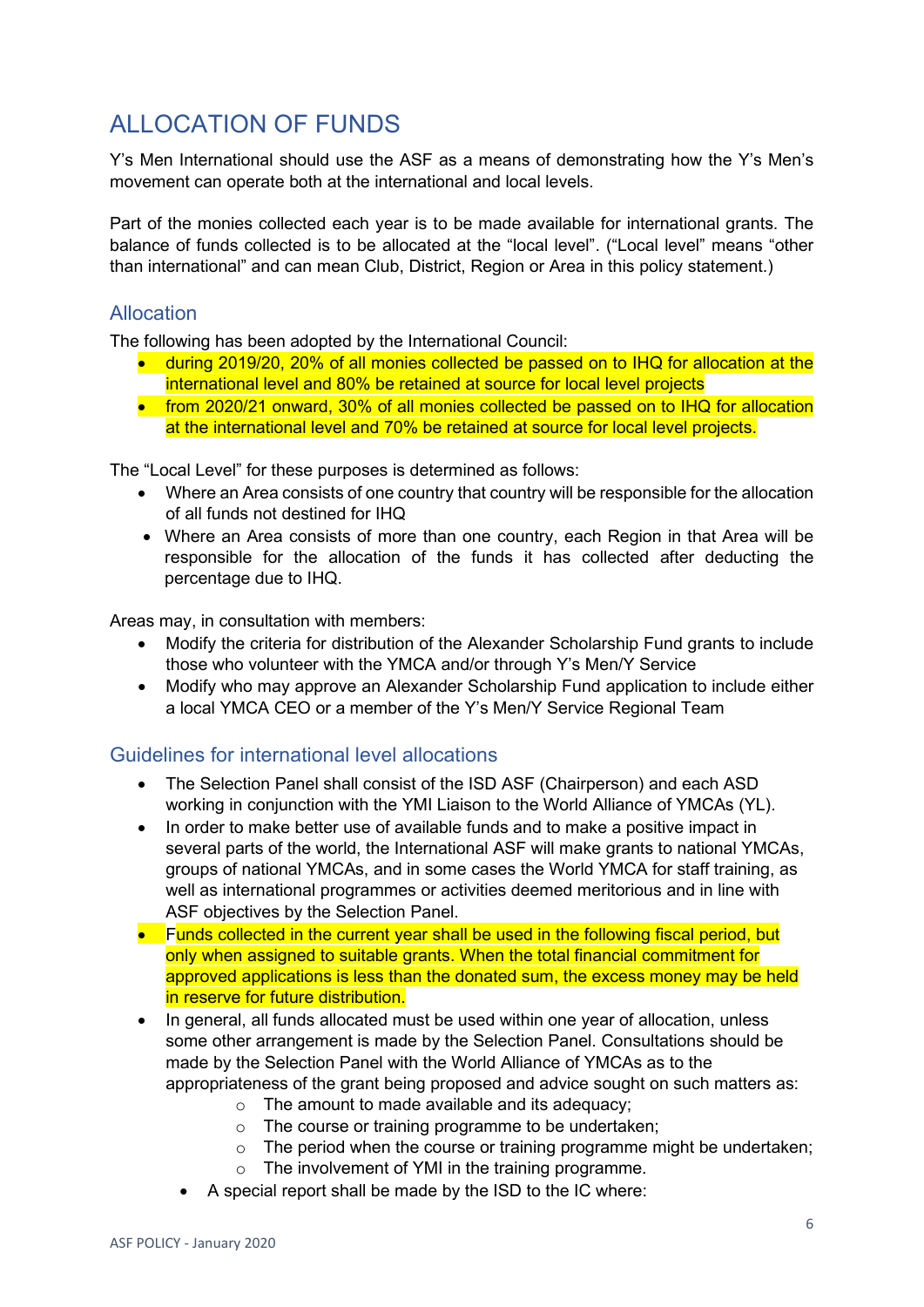- o Funds are not allocated within 12 months of their becoming available;
- o Funds are not spent within 12 months of their allocation.

## <span id="page-6-0"></span>ASF APPLICATION & REPORTING

#### <span id="page-6-1"></span>Local level applications

Each Area is responsible for establishing suitable criteria, as well as for designing and implementing the application procedures to be used by its Regions, Districts and Clubs for local level ASF grants.

#### <span id="page-6-2"></span>International level applications

Those interested in accessing international ASF money should submit a written request to ISD ASF with copy to the IEOs and ISG. The IEOs, ideally in cooperation with the ISG, may, in their own right, decide upon the distribution of international ASF money but must advise the ASF Selection Panel (ISD and ASDs for ASF) of their decision before proceeding with payment to allow time to entertain objections.

#### <span id="page-6-3"></span>**Reporting**

At least one report is expected annually from the Service Directors for ASF and should be submitted no later than 15 June. The ISD has the responsibility of collating into one document the reports from the Areas/Regions. Please use the online form to report on grant allocations.

**ASF Report Form**